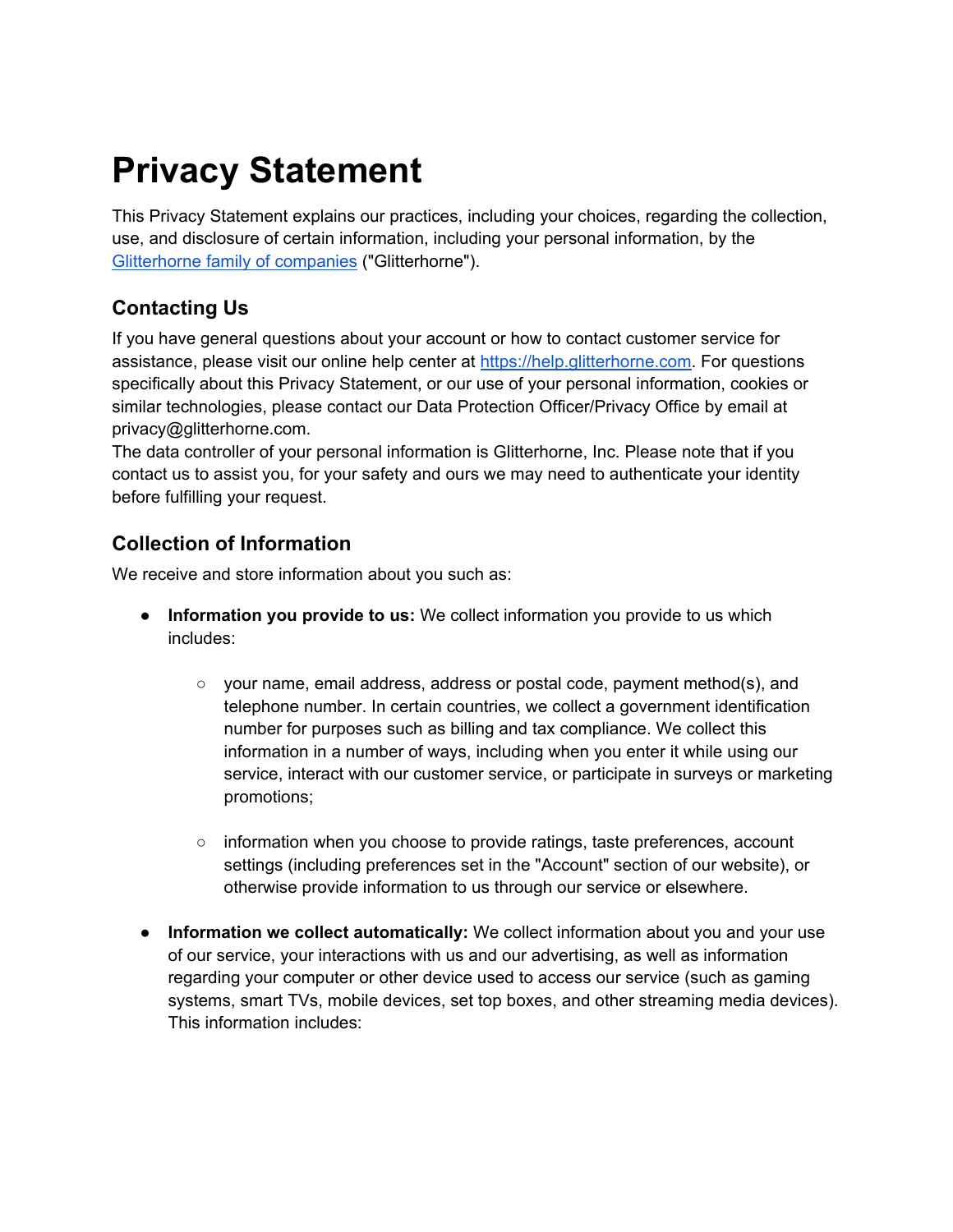- your activity on the Glitterhorne service, such as title selections, watch history and search queries;
- your interactions with our emails and texts, and with our messages through push and online messaging channels;
- $\circ$  details of your interactions with our customer service, such as the date, time and reason for contacting us, transcripts of any chat conversations, and if you call us, your phone number and call recordings;
- device IDs or other unique identifiers;
- resettable device identifiers (also known as advertising identifiers), such as those on mobile devices, tablets, and streaming media devices that include such identifiers (see the "Cookies and Internet Advertising" section below for more information);
- $\circ$  device and software characteristics (such as type and configuration), connection information, statistics on page views, referring source (for example, referral URLs), IP address (which may tell us your general location), browser and standard web server log information;
- $\circ$  information collected via the use of cookies, web beacons and other technologies, including ad data (such as information on the availability and delivery of ads, the site URL, as well as the date and time). (See our "Cookies and Internet Advertising" section for more details.)
- **Information from partners:** We collect information from other companies with whom you have a relationship ("Partners"). These Partners might include (depending on what services you use): your TV or Internet service provider, or other streaming media device providers who make our service available on their device; mobile phone carriers or other companies who provide services to you and collect payment for the Glitterhorne service for distribution to us; and voice assistant platform providers who enable interaction with our service via voice commands. The information Partners provide us varies depending on the nature of the Partner services, and may include:
	- media related search queries and commands you make through Partner devices or voice assistant platforms;
	- service activation information such as your email address or other contact information;
	- $\circ$  device IDs or other unique identifiers that support user authentication, the Glitterhorne service registration experience, Partner payment processing, and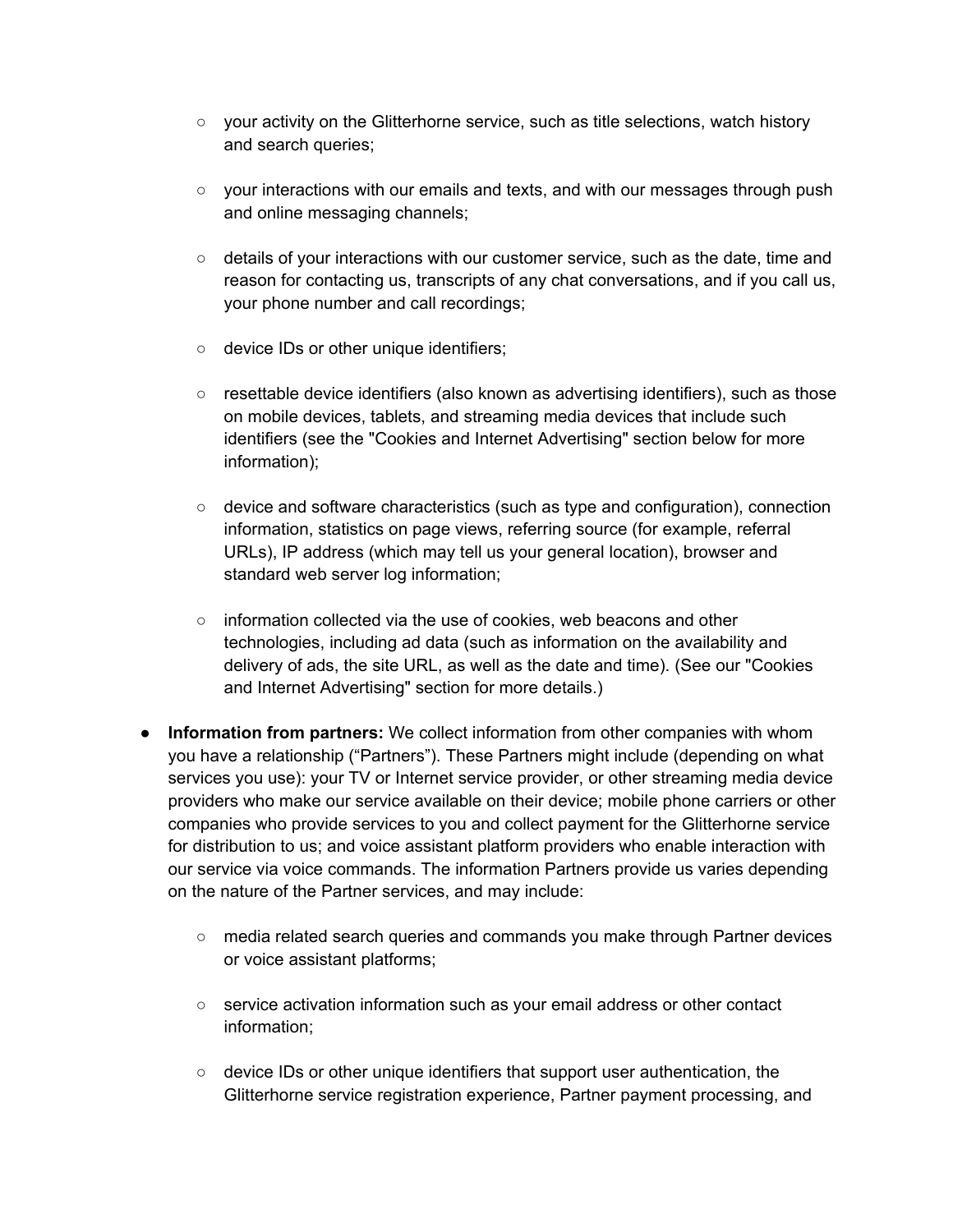the presentation of Glitterhorne content to you through portions of the Partner user interface.

- **Information from other sources:** We also obtain information from other sources. We protect this information according to the practices described in this Privacy Statement, plus any additional restrictions imposed by the source of the data. These sources vary over time, but could include:
	- $\circ$  service providers that help us determine a location based on your IP address in order to customize our service and for other uses consistent with this Privacy Statement;
	- payment service providers who provide us with payment information, or updates to that information, based on their relationship with you;
	- online and offline data providers, from which we obtain demographic, interest based and online advertising related data;
	- publicly-available sources such as open government databases.

#### **Use of Information**

We use information to provide, analyze, administer, enhance and personalize our services and marketing efforts, to process your registration, your orders and your payments, and to communicate with you on these and other topics. For example, we use information to:

- determine your general geographic location, provide localized content, provide you with customized and personalized viewing recommendations for movies and TV shows we think will be of interest to you, determine your Internet service provider, and help us quickly and efficiently respond to inquiries and requests;
- to coordinate with Partners on making the Glitterhorne service available to members and providing information to non members about the availability of the Glitterhorne service, based on the specific relationship you have with the Partner;
- prevent, detect and investigate potentially prohibited or illegal activities, including fraud, and to enforce our terms (such as determining free trial eligibility);
- analyze and understand our audience, improve our service (including our user interface experiences) and optimize content selection, recommendation algorithms and delivery;
- communicate with you concerning our service so that we can send you news about Glitterhorne, details about new features and content available on Glitterhorne, special offers, promotional announcements, consumer surveys, and to assist you with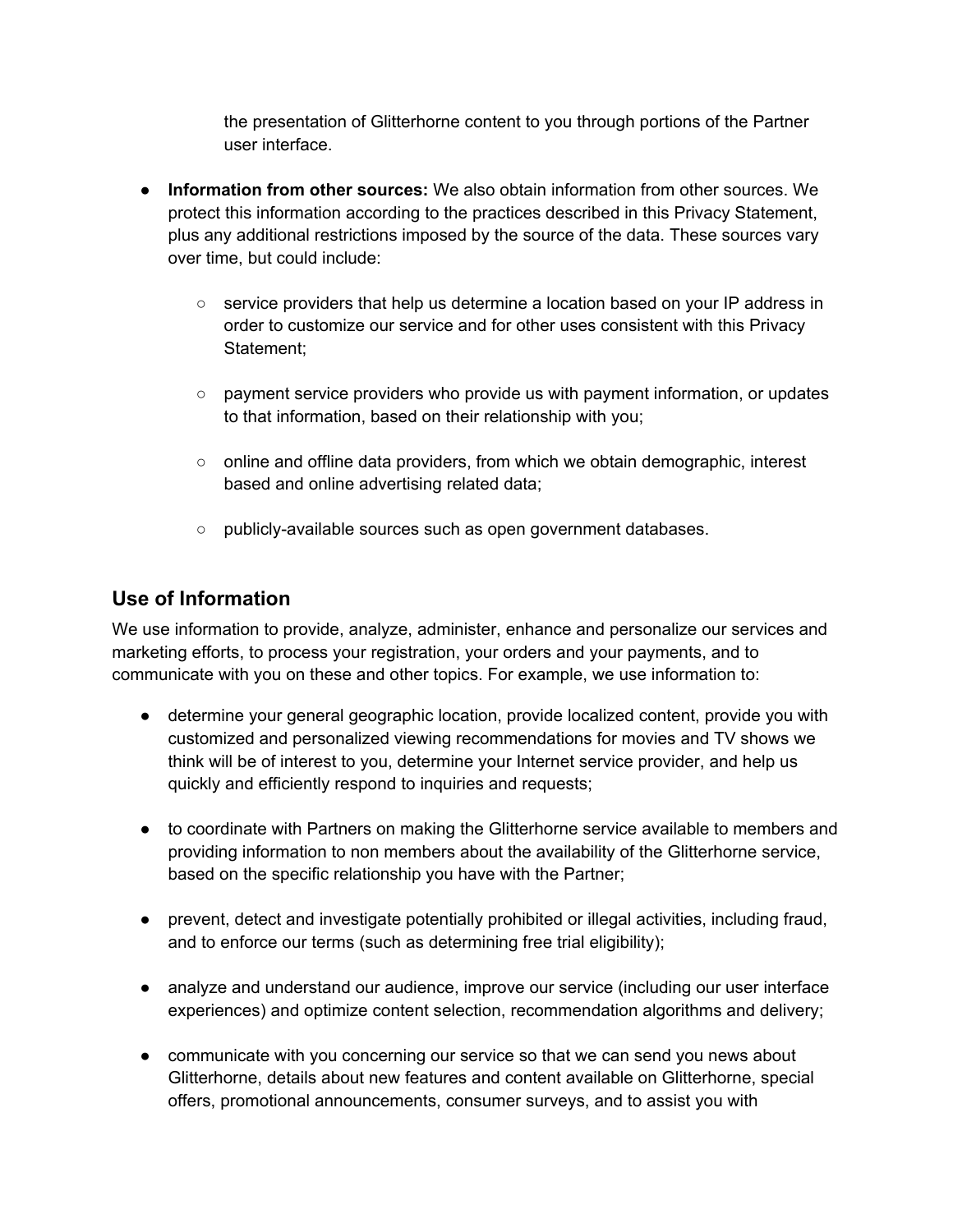operational requests such as password reset requests. These communications may be by various methods, such as email, push notifications, text message, online messaging channels, and matched identifier communications (described below). Please see the "Your Choices" section of this Privacy Statement to learn how to set or change your communications preferences.

#### **Disclosure of Information**

We disclose your information for certain purposes and to third parties, as described below:

- **The Glitterhorne family of companies:** We share your information among the Glitterhorne family of companies as needed for: data processing and storage; providing you with access to our services; providing customer support; making decisions about service improvements; content development; and for other purposes described in the Use of Information section of this Privacy Statement.
- **Service Providers:** We use other companies, agents or contractors ("Service Providers") to perform services on our behalf or to assist us with the provision of services to you. For example, we engage Service Providers to provide marketing, advertising, communications, infrastructure and IT services, to personalize and optimize our service, to process credit card transactions or other payment methods, to provide customer service, to collect debts, to analyze and enhance data (including data about users' interactions with our service), and to process and administer consumer surveys. In the course of providing such services, these Service Providers may have access to your personal or other information. We do not authorize them to use or disclose your personal information except in connection with providing their services.
- **Partners:** As described above, you may have a relationship with one or more of our Partners, in which case we may share certain information with them in order to coordinate with them on providing the Glitterhorne service to members and providing information about the availability of the Glitterhorne service. For example, depending on what Partner services you use, we may share information:
	- in order to facilitate Partner collection of payment for the Glitterhorne service for distribution to us;
	- with Partners who operate voice assistant platforms that allow you to interact with our service using voice commands;
	- so that content and features available in the Glitterhorne service can be suggested to you in the Partner's user interface. For members, these suggestions are part of the Glitterhorne service and may include customized and personalized viewing recommendations.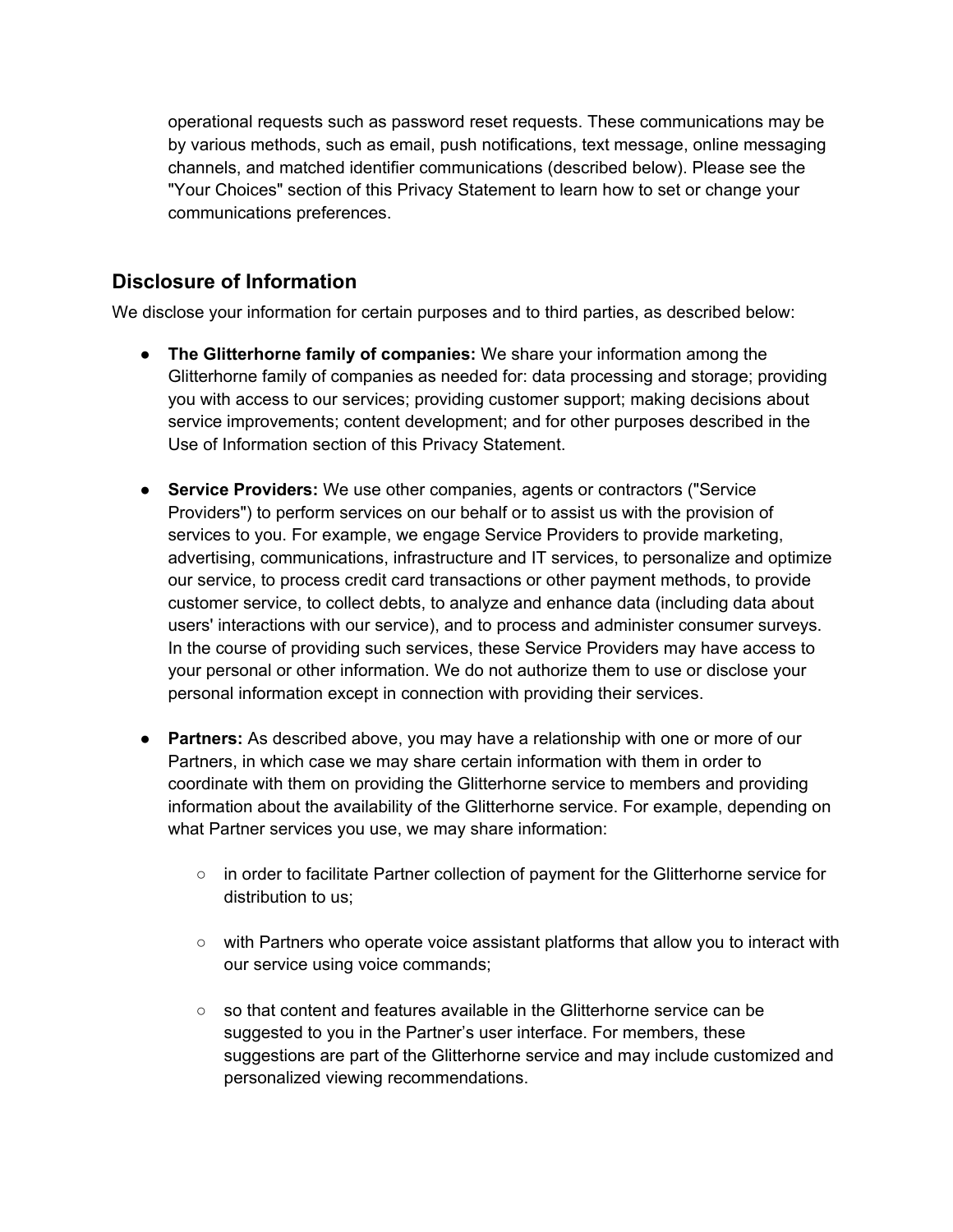- **Promotional offers:** We may offer joint promotions or programs that, in order for your participation, will require us to share your information with third parties. In fulfilling these types of promotions, we may share your name and other information in connection with fulfilling the incentive. Please note that these third parties are responsible for their own privacy practices.
- **Protection of Glitterhorne and others:** Glitterhorne and its Service Providers may disclose and otherwise use your personal and other information where we or they reasonably believe such disclosure is needed to (a) satisfy any applicable law, regulation, legal process, or governmental request, (b) enforce applicable terms of use, including investigation of potential violations thereof, (c) detect, prevent, or otherwise address illegal or suspected illegal activities (including payment fraud), security or technical issues, or (d) protect against harm to the rights, property or safety of Glitterhorne, its users or the public, as required or permitted by law.
- **Business transfers:** In connection with any reorganization, restructuring, merger or sale, or other transfer of assets, we will transfer information, including personal information, provided that the receiving party agrees to respect your personal information in a manner that is consistent with our Privacy Statement.

Whenever in the course of sharing information we transfer personal information to countries outside of the European Economic Area and other regions with comprehensive data protection laws, we will ensure that the information is transferred in accordance with this Privacy Statement and as permitted by the applicable laws on data protection. You may also choose to disclose your information in the following ways:

- certain portions of our service may contain a tool which gives you the option to share information by email, text message and social or other sharing applications, using the clients and applications on your smart device;
- social plugins and similar technologies allow you to share information.

Social plugins and social applications are operated by the social networks themselves, and are subject to their terms of use and privacy policies.

## **Access to Account and Profiles**

For ease of access to your account, you can use the "Remember me on this device" function when you log in to the website. This function uses technology that enables us to provide direct account access and to help administer the Glitterhorne service without requiring reentry of any password or other user identification when your browser revisits the service.

To remove access to your Glitterhorne account from your devices: (a) visit the "Account" section of our website, choose "Sign out of all devices," and follow the instructions to deactivate your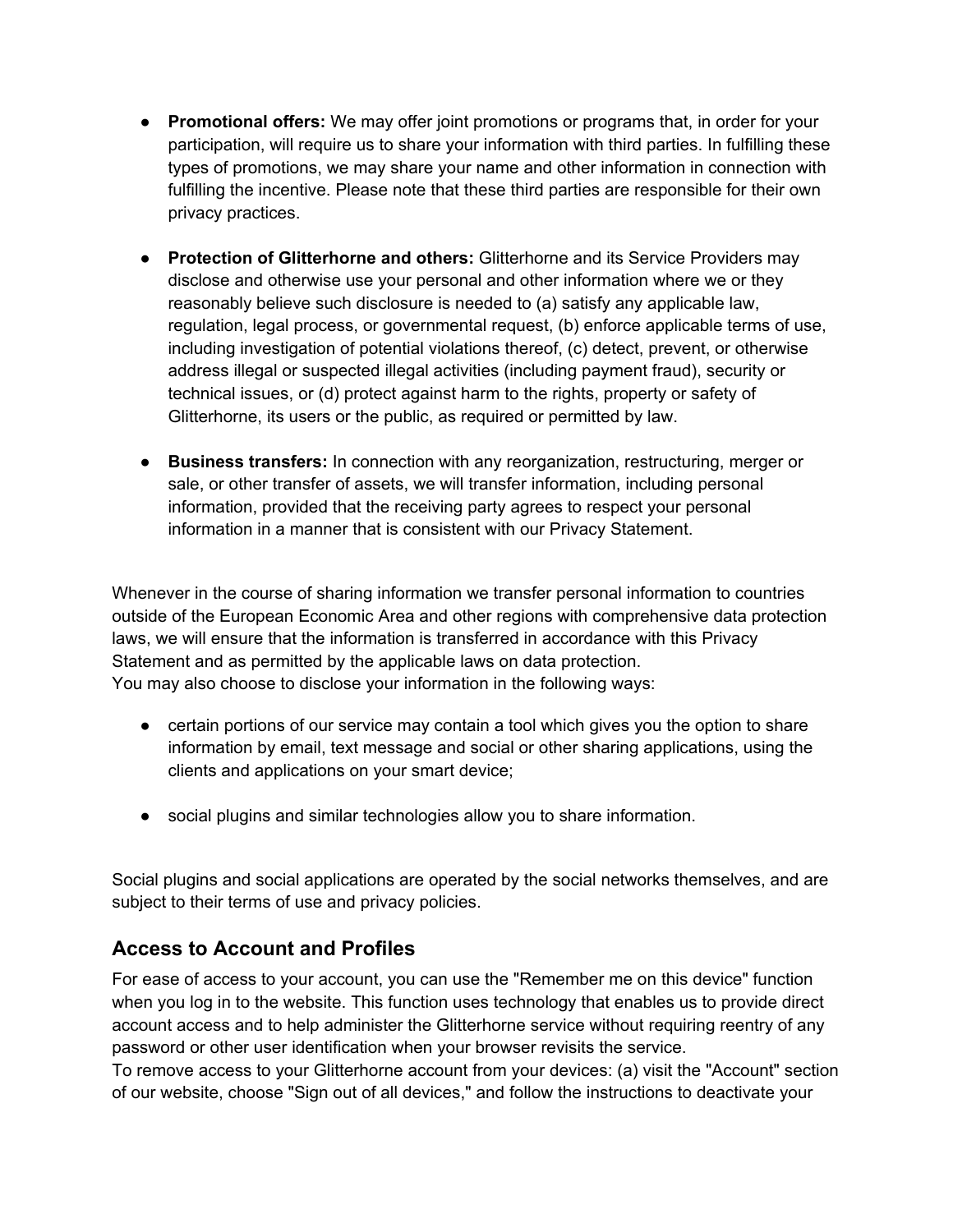devices (note, deactivation may not occur immediately) or (b) delete your Glitterhorne settings from your device (steps vary by device and the option is not available on all devices). Where possible, users of public or shared devices should log out at the completion of each visit. If you sell or return a computer or Glitterhorne ready device, you should log out and deactivate the device before doing so. If you do not maintain the security of your password or device, or fail to log out or deactivate your device, subsequent users may be able to access your account, including your personal information.

If you share or otherwise allow others to have access to your account, they will be able to see your information (including in some cases personal information) such as your watch history, ratings, and account information (including your email address or other information in the "Account" area of our website). This remains true even if you use our profiles feature. Profiles allow users to have a distinct, personalized Glitterhorne experience, built around the movies and shows of interest to them, as well as separate watch histories. Please note that profiles are available to everyone who uses your Glitterhorne account, so that anyone with access to your Glitterhorne account can navigate to and use, edit or delete profiles. You should explain this to others with access to your account, and if you do not wish them to use or change your profile, be sure to let them know. Profile users may be offered the opportunity to add an email address, phone number or other information to the profile and will be provided with notice of collection and use at the time such information is requested (the Profile Privacy Notice applies (https://help.glitterhorne.com/support/103458)).

#### **Your Choices**

**Email and Text Messages.** If you no longer want to receive certain communications from us via email or text message, simply access the "Communications Settings" option in the "Account" section of our website and uncheck those items to unsubscribe. Alternatively, click the "unsubscribe" link in the email or reply STOP (or as otherwise instructed) to the text message. Please note that you cannot unsubscribe from service-related correspondence from us, such as messages relating to your account transactions.

**Push Notifications.** You can choose to receive mobile push notifications from Glitterhorne. On some device operating systems, you will be automatically enrolled in the notifications. If you subsequently decide you no longer wish to receive these notifications, you can use your mobile device's settings functionality to turn them off.

**WhatsApp.** If you have enabled WhatsApp messages in connection with your Glitterhorne account or profile and no longer wish to receive them, you can use your WhatsApp app settings to block them.

**Interest-Based Ads.** Interest-based ads are online ads that are tailored to your likely interests based on your use of various apps and websites across the Internet. If you are using a browser, then cookies and web beacons can be used to collect information to help determine your likely interests. If you are using a mobile device, tablet, or streaming media device that includes a resettable device identifier, then that identifier can be used to help determine your likely interests. For your choices about interest-based ads from Glitterhorne, please see the "Cookies and Internet Advertising" section (below).

**Matched Identifier Communications.** Some third party sites and apps allow us to reach our users with online promotions about our titles and services by sending a privacy protective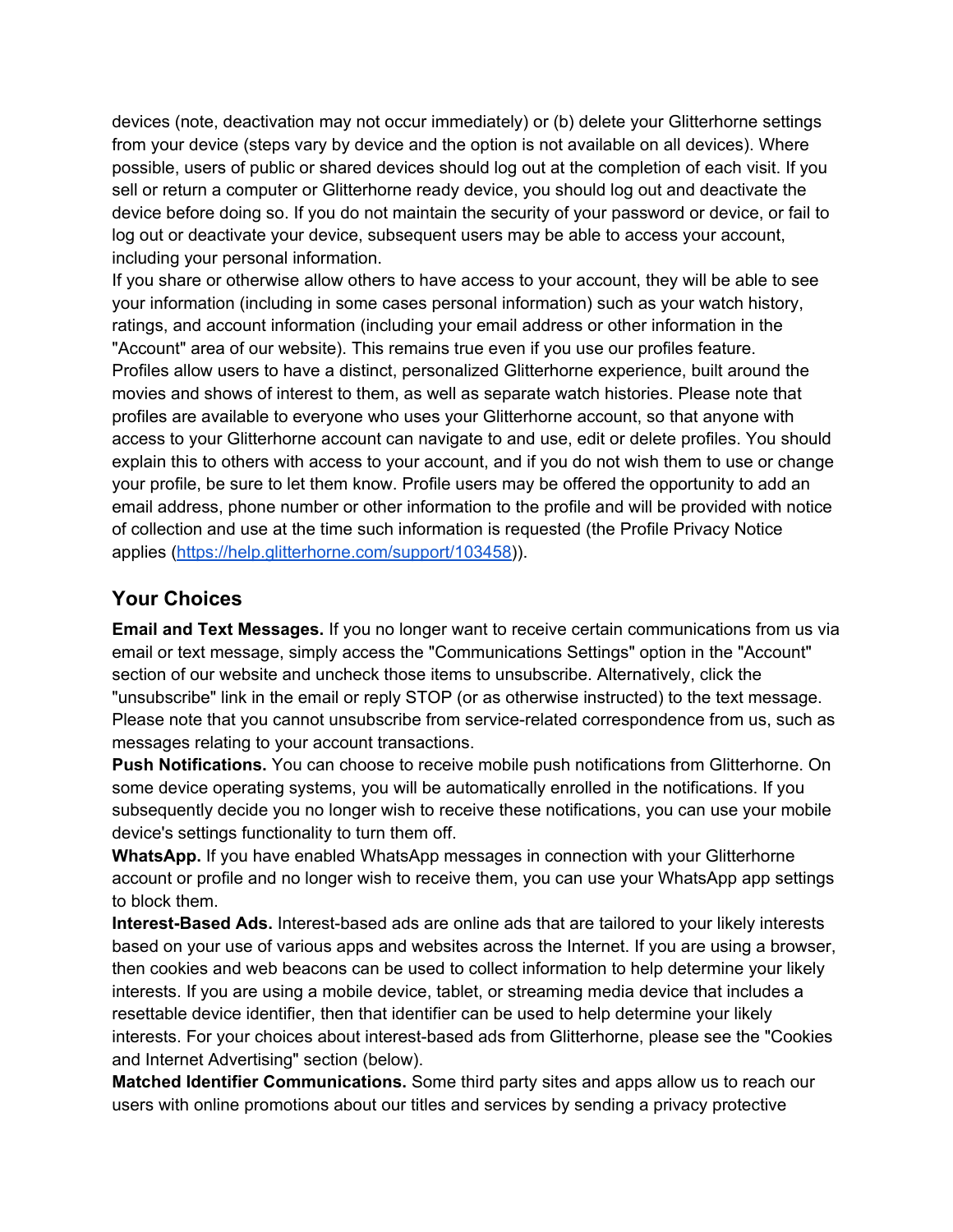identifier to the third party. A privacy protective identifier means we convert the original information (such as an email address or phone number) into a value to keep the original information from being revealed. The third party compares the privacy protective identifier to identifiers in its database and there will be a match only if you have used the same identifier (such as an email address) with Glitterhorne and the third party. If there is a match, Glitterhorne can then choose whether or not to send a given promotional communication to you on that third party site or app. You can opt out in the "Marketing Communications" section of the "Account" section of our website.

# **Your Information and Rights**

You can request access to your personal information, or correct or update out-of-date or inaccurate personal information we hold about you.

You can most easily do this by visiting the "Account" portion of our website, where you have the ability to access and update a broad range of information about your account, including your contact information, your Glitterhorne payment information, and various related information about your account (such as the content you have viewed and rated). You must be signed in to access the "Account" section. You may also request that we delete personal information that we hold about you.

To make requests, or if you have any other question regarding our privacy practices, please contact our Data Protection Officer/Privacy Office at privacy@glitterhorne.com. We respond to all requests we receive from individuals wishing to exercise their data protection rights in accordance with applicable data protection laws. Please also see the "Your Choices" section of this Privacy Statement for additional choices regarding your information.

We may reject requests that are unreasonable or not required by law, including those that would be extremely impractical, could require disproportionate technical effort, or could expose us to operational risks such as free trial fraud. We may retain information as required or permitted by applicable laws and regulations, including to honor your choices, for our billing or records purposes and to fulfill the purposes described in this Privacy Statement. We take reasonable measures to destroy or de-identify personal information in a secure manner when it is no longer required.

## **Security**

We use reasonable administrative, logical, physical and managerial measures to safeguard your personal information against loss, theft and unauthorized access, use and modification. These measures are designed to provide a level of security appropriate to the risks of processing your personal information. Unfortunately, no measures can be guaranteed to provide 100% security. Accordingly, we cannot guarantee the security of your personal information.

## **Other Websites, Platforms and Applications**

The Glitterhorne service may be provided through and/or utilize features (such as voice controls) operated by third party platforms, or contain links to sites operated by third parties whose policies regarding the handling of information may differ from ours. For example, you may be able to access the Glitterhorne service through platforms such as gaming systems,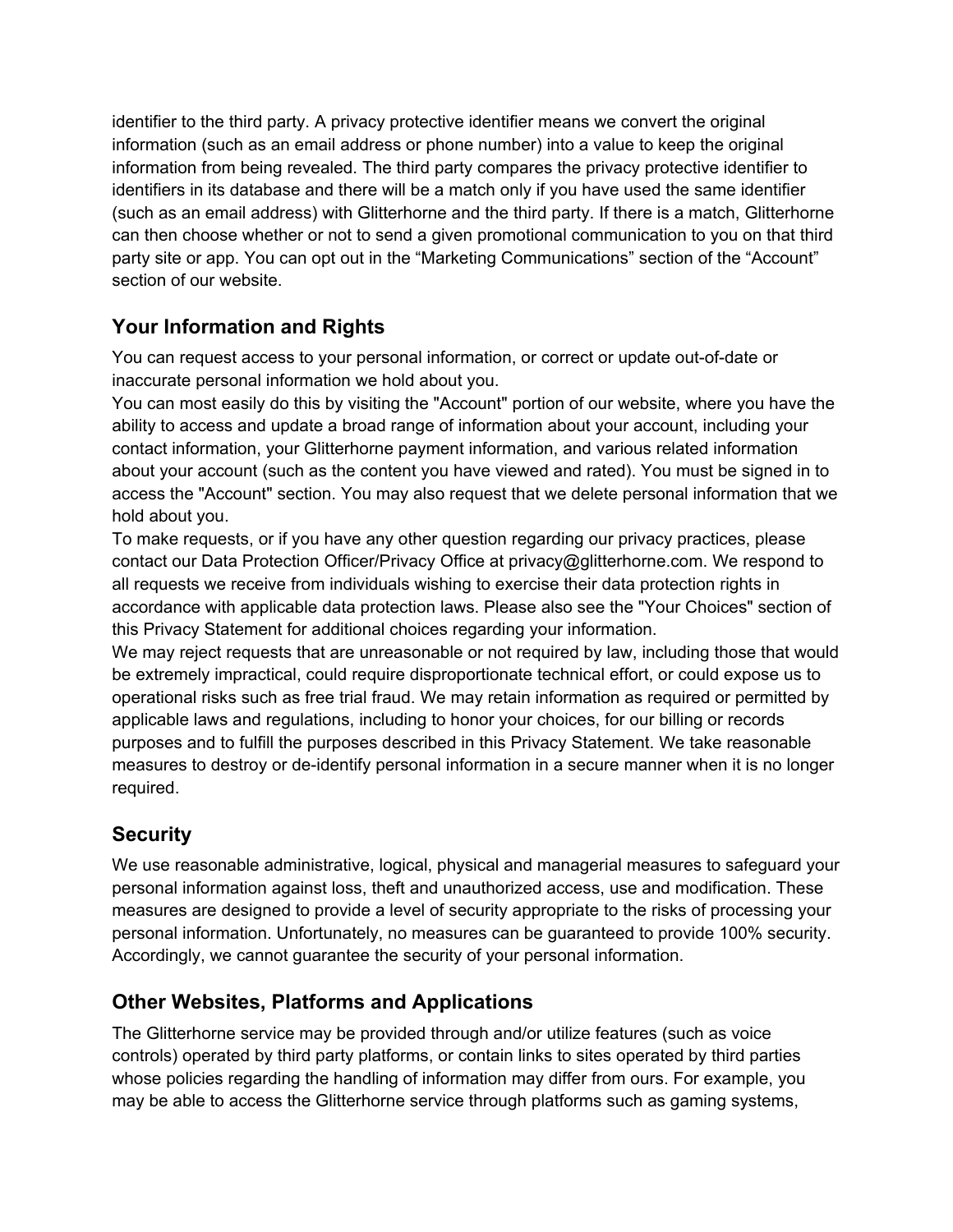smart TVs, mobile devices, set top boxes and a number of other Internet connected devices. These websites and platforms have separate and independent privacy or data policies, privacy statements, notices and terms of use, which we recommend you read carefully. In addition, you may encounter third party applications that interact with the Glitterhorne service.

# **Children**

You must be 18 years of age or older to subscribe to the Glitterhorne service. In certain jurisdictions, the age of majority may be older than 18, in which case, you must satisfy that age in order to become a member. While individuals under the age of 18 may utilize the service, they may do so only with the involvement, supervision, and approval of a parent or legal guardian.

## **Changes to This Privacy Statement**

We will update this Privacy Statement from time to time in response to changing legal, regulatory or operational requirements. We will provide notice of any such changes (including when they will take effect) in accordance with law. Your continued use of the Glitterhorne service after any such updates take effect will constitute acknowledgement and (as applicable) acceptance of those changes. If you do not wish to acknowledge or accept any updates to this Privacy Statement, you may cancel your use of the Glitterhorne service. To see when this Privacy Statement was last updated, please see the "Last Updated" section below.

## **Cookies and Internet Advertising**

We and our Service Providers use cookies and other technologies (such as web beacons), as well as resettable device identifiers, for various reasons. For example, we use these technologies to make it easy to access our services by remembering you when you return, and to provide and analyze our services. We also use cookies, as well as resettable device identifiers, to learn more about our users and their likely interests, and to deliver and tailor marketing or advertising. We want you to be informed about our use of these technologies, so this section explains the types of technologies we use, what they do and your choices regarding their use.

#### 1. **What are cookies?**

Cookies are small data files that are commonly stored on your device when you browse and use websites and online services. They are widely used to make websites work, or to work more efficiently, as well as to provide reporting information and assist with service or advertising personalization.

 Cookies are not the only types of technology that enable this functionality; we also use other, similar types of technologies. See below for more information and examples.

#### 2. **What are resettable device identifiers?**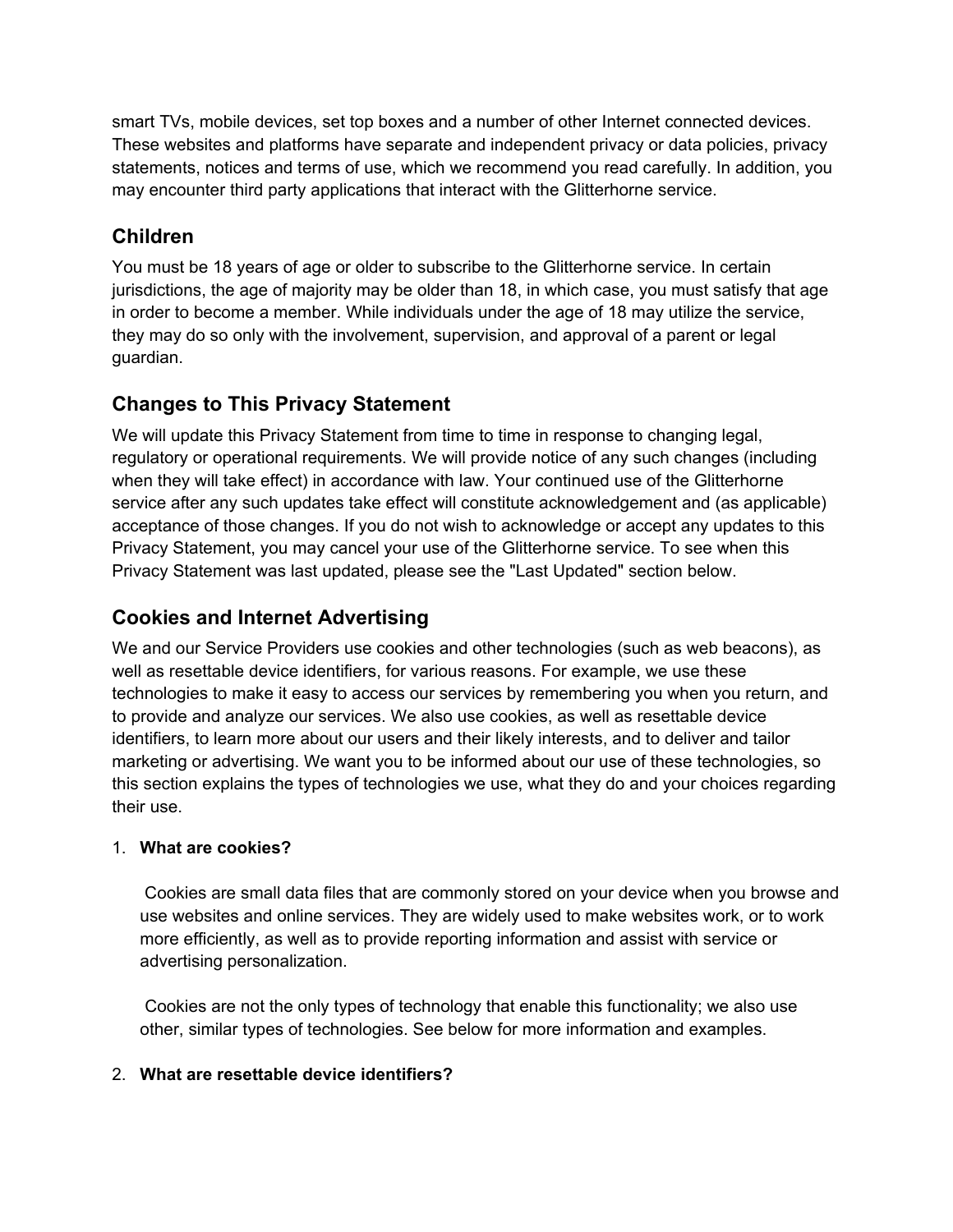Resettable device identifiers (also known as advertising identifiers) are similar to cookies and are found on many mobile devices and tablets (for example, the "Identifier for Advertisers" (or IDFA) on Apple iOS devices and the "Google Advertising ID" on Android devices), and certain streaming media devices. Like cookies, resettable device identifiers are used to make online advertising more relevant.

#### 3. **Why does Glitterhorne use cookies and resettable device identifiers?**

- **Essential cookies:** These cookies are strictly necessary to provide our website or online service. For example, we and our Service Providers may use these cookies to authenticate and identify our members when they use our websites and applications so we can provide our service to them. They also help us to enforce our Terms of Use, prevent fraud and maintain the security of our service.
- **Performance and functionality cookies:** These cookies are not essential, but help us to personalize and enhance your online experience with Glitterhorne. For example, they help us to remember your preferences and prevent you from needing to re-enter information you previously provided (for example, during member sign up). We also use these cookies to collect information (such as popular pages, conversion rates, viewing patterns, click-through and other information) about our visitors' use of the Glitterhorne service so that we can enhance and personalize our website and service and conduct market research. Deletion of these types of cookies may result in limited functionality of our service.
- **Advertising cookies and resettable device identifiers:** These cookies and resettable device identifiers use information about your use of this and other websites and apps, your response to ads and emails, and to deliver ads that are more relevant to you. These types of ads are called "interest-based advertising." Many of the advertising cookies associated with our service belong to our Service Providers.

#### 4. **How can I exercise choice regarding cookies and resettable device identifiers?**

For more information about cookies set through our website, as well as other types of online tracking (including the collection of information by third parties about your online activities over time and across third-party Web sites or online services for online interest based advertising), and to exercise choices regarding them, click here.

 To opt out of interest-based ads from Glitterhorne in connection with an resettable device identifier on a mobile device, tablet, or streaming media devices, please configure the appropriate setting on your device (usually found under "privacy" or "ads" in your device's settings). You may still see Glitterhorne ads on your device, but they will not be tailored to your likely interests.